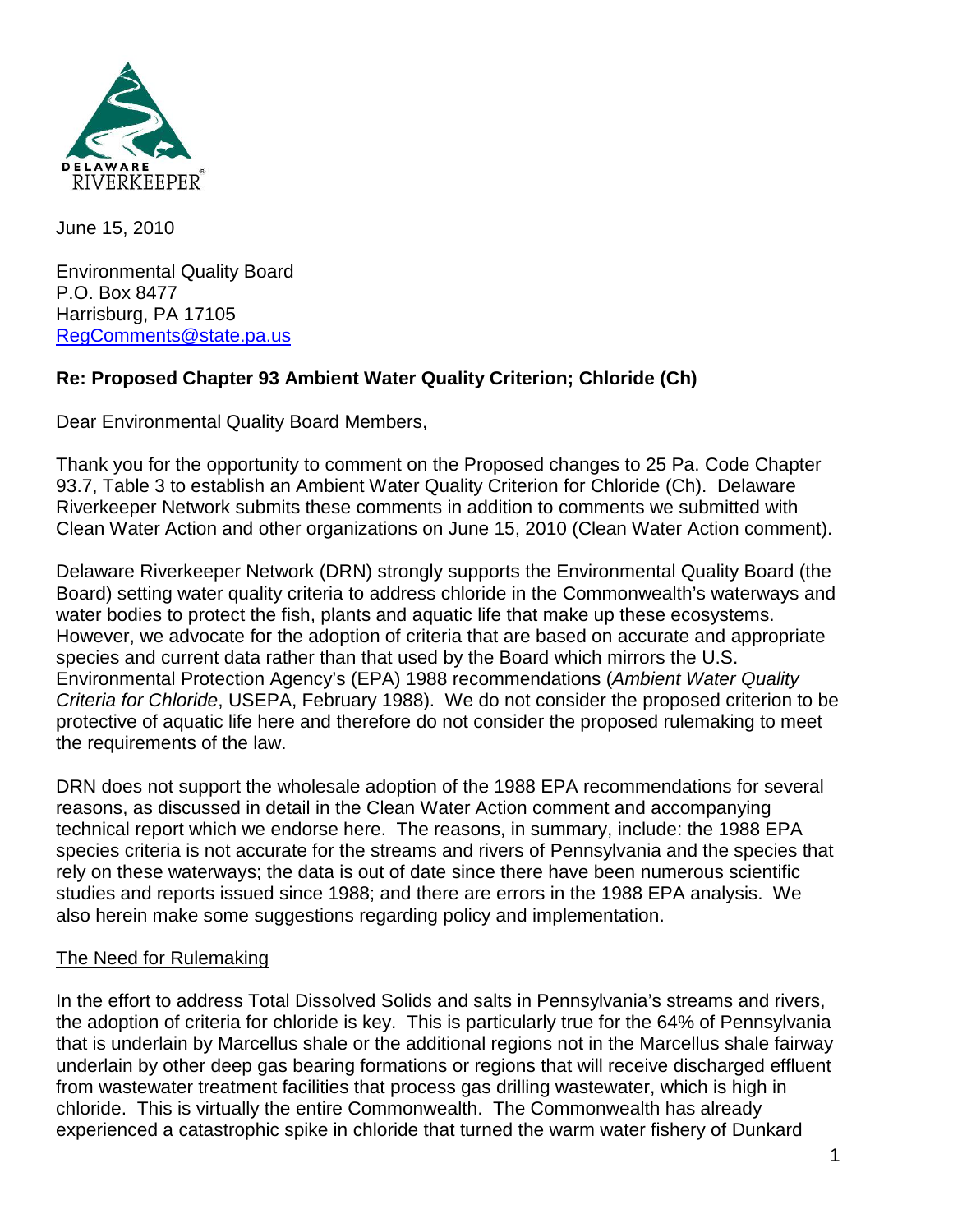Creek into a salt water environment, killing all aquatic life that had gills for up to 40 miles in September 2009. Recently recorded spikes in conductivity on monitored waterways illustrate further possible chloride enrichment in other streams located in shale gas development regions, presumably from runoff or groundwater expression. Existing "brine" discharge facilities in Pennsylvania that are relying on dilution as the primary means of "treatment" are contributing salty effluent daily to the state's western streams. Other existing sources of chloride are loading salts into waterways across the state, as discussed further below.

### Anti-Degradation and Stream Category Policies

While DRN agrees with the Board's statement in the Proposed Rulemaking that an aquatic life criterion for chloride is needed and that current schemes (i.e. osmotic pressure) are not workable, and that the state's existing chloride criterion (250 milligrams per liter of water) is not adequate to protect aquatic life, particularly because it is only applied at the point of water supply intake, we do not agree with the proposed one-size-fits-all criterion. Criteria need to be developed specific to the various classifications of Pennsylvania streams in order to protect the variety of species that live in these waterways. Different criteria may be necessary for cold water fisheries, warm water fisheries, trout stocked fisheries, and migratory fisheries. Species specific to each of these classifications need to be used to establish an accurate ranking of species sensitivity to chloride. Temperature and perhaps other environmental factors (stream morphology, size of watershed, existing discharges and withdrawals, etc.) need to be considered in the analysis.

Further, in order to meet antidegradation requirements, specific criteria need to be developed using sensitivity information for the species that populate Pennsylvania's Special Protection Waters, particularly Exceptional Value (EV) and High Quality (HQ) Streams. To accomplish this, there needs to be an established process that incorporates data on the species that inhabit an individual Special Protection Water, so that designated waters can establish criteria that are truly protective of the species and habitat present.

### Implementation Policies

### *Application of the criterion to all sources*

In order to protect stream quality, a water quality standard that applies to the whole stream is needed to reflect cumulative loading from various sources. The proposed implementation is primarily through Pennsylvania Department of Environmental Protection's (PADEP) National Pollutant Discharge Elimination System Program (NPDES). How will PADEP implement the chloride criterion for multiple sources, particularly nonpoint pollution sources? If the Department only applies the criterion for a discharge, how will diffuse sources be addressed?

The Board states that anthropogenic sources of chloride include de-icing salt for roads and urban and agricultural runoff, both nonpoint sources primarily. De-icing is one of the largest sources and results in chloride spikes that vary with weather. Also, overland runoff from oil and gas well development sites where high-chloride fluids and wastewater is handled and stored contributes loads to surface waters. Salty groundwater expression to the surface, especially in times of low rainfall or drought, is also a potential source of chlorides to surface waters. It is unacceptable to wait until a Total Maximum Daily Load (TMDL) is to be developed to address the control and reduction of chloride as this guarantees degradation from existing quality in many streams, especially EV and HQ streams.

The natural background levels of salt in streams (whether classified as SPW or not) in forested and very rural, intact subwatersheds, for instance, also require protection from degradation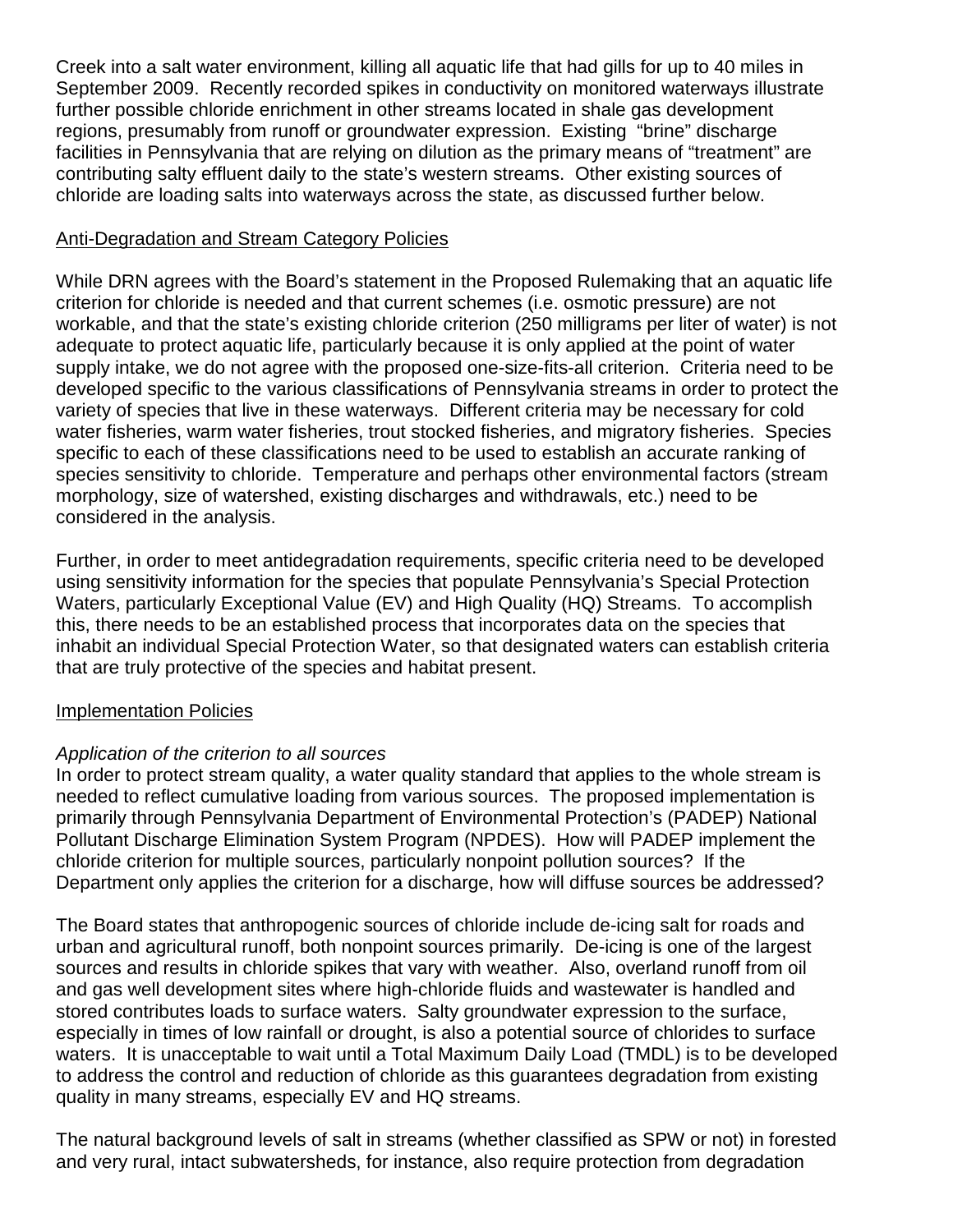outside of the TMDL process. DRN considers the TMDL process to be an after-the-fact and imperfect if not intrinsically flawed process when relied on as the only method to control nonpoint sources. DRN does not consider the use of the TMDL process alone to accomplish anti-degradation goals to be compliant with Clean Water Act requirements and Pennsylvania's Clean Streams Law.

Due to changes in the Commonwealth's stormwater management program, nonpoint sources of pollution are less likely to be captured effectively at oil and gas operations. The Permit-by-Rule process allows oil and gas exemptions from technical review, reduces oversight, does not require timely inspections, does not require post construction Stormwater Best Management Practices to be monitored and cuts out public review and participation in the decision making process, among other things. Those seeking coverage under Permit-by-Rule need only prepare and submit a complete Registration of Coverage to PADEP in which lists of requirements are simply checked off without assurance or verification that the Erosion & Sediment Control Plan, Post Construction Stormwater Management Plan, or Preparedness, Prevention and Contingency Plan will maintain or protect water quality, including the designated HQ waters of Pennsylvania's Special Protection Waters program.

The lack of individual permit review removes these essential safeguards that are needed more than ever as gas drilling speeds ahead in the Commonwealth and chloride potentially becomes more of problem due to the high chloride content of hydraulic fracturing fluids used by the shale gas industry and the produced water from Marcellus shale and other deep geologic formations. Tens of thousands of miles of Pennsylvania streams, including 22,563 miles of Pennsylvania's HQ waters, will potentially be degraded under the Permit by Rule stormwater program and the proposed chloride criteria will not be met if the Department does not develop a system to implement the chloride criteria for these diffuse sources (i.e. when a NPDES permit is not required).<sup>[1](#page-2-0)</sup> Exemptions in the Oil and Gas Act from Chapter 102 Stormwater regulations compound the potential for chloride loadings from oil and gas operations.

And problems are not uncommon from lack of adequate implementation of Post Construction Stormwater Best Management Practices (BMPs). For example, DRN witnessed first-hand the devastating results of the lack of proper installation of BMPs on an HQ stream. On an HQ reach of the Upper Perkiomen Creek, vast amounts of sediment in 2006 and 2007 polluted the stream due to land development. Development of steep slopes and lack of proper erosion and sediment controls caused major sedimentation of the stream when permanent BMPs were supposed to be installed.

Without follow up monitoring that is required by an individual permit, degradation is more likely than before Permit-by-Rule changes. With the development of gas wells in previously forested or naturally vegetated areas, land use changes will be radical as the scope of this development increases across Pennsylvania's landscape yet many of these wells will not trigger the requirement for a NPDES permit. Even when a NPDES permit is required, exemptions in the Oil and Gas Act allow this development to avoid needed provisions in Chapter 102, which poses a significant challenge to the effective implementation of chloride criteria for this source of the pollutant. This fact argues for a precautionary approach that utilizes a safety factor in the development of the criteria to make up for the missing pieces. Further, there needs to be a well crafted system of applying chloride criteria to the nonpoint source and non-NPDES

<span id="page-2-0"></span> $1$  The Permit-by-Rule policy is moving ahead despite a finding by the EHB in Blue Mountain Preservation Association v. DEP and Alpine Resorts, EHB 2005-077-K that held that compliance with Chapter 102 regulations regarding erosion and sedimentation control does not automatically constitute compliance with the antidegradation requirements.